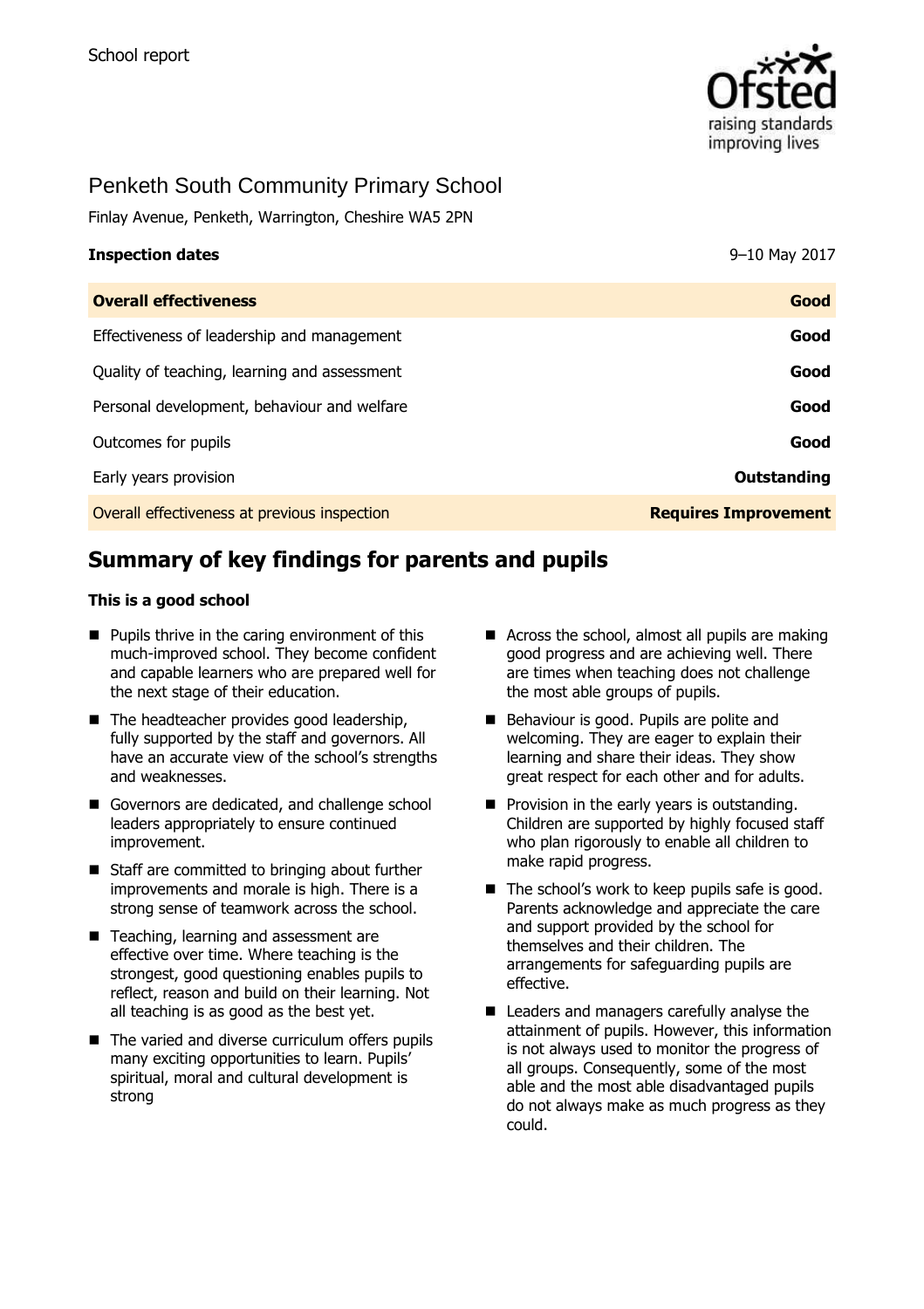

# **Full report**

## **What does the school need to do to improve further?**

- Improve the quality of teaching, learning and assessment in key stages 1 and 2 and so raise standards of achievement by ensuring that:
	- teaching fully challenges the most able pupils in their learning so that they achieve the highest possible outcomes
	- leaders continue to rigorously monitor the quality of teaching and learning and ensure that examples of good practice are shared effectively
	- leaders further embed assessment systems for different groups of pupils so that staff can intervene more quickly when pupils fall behind.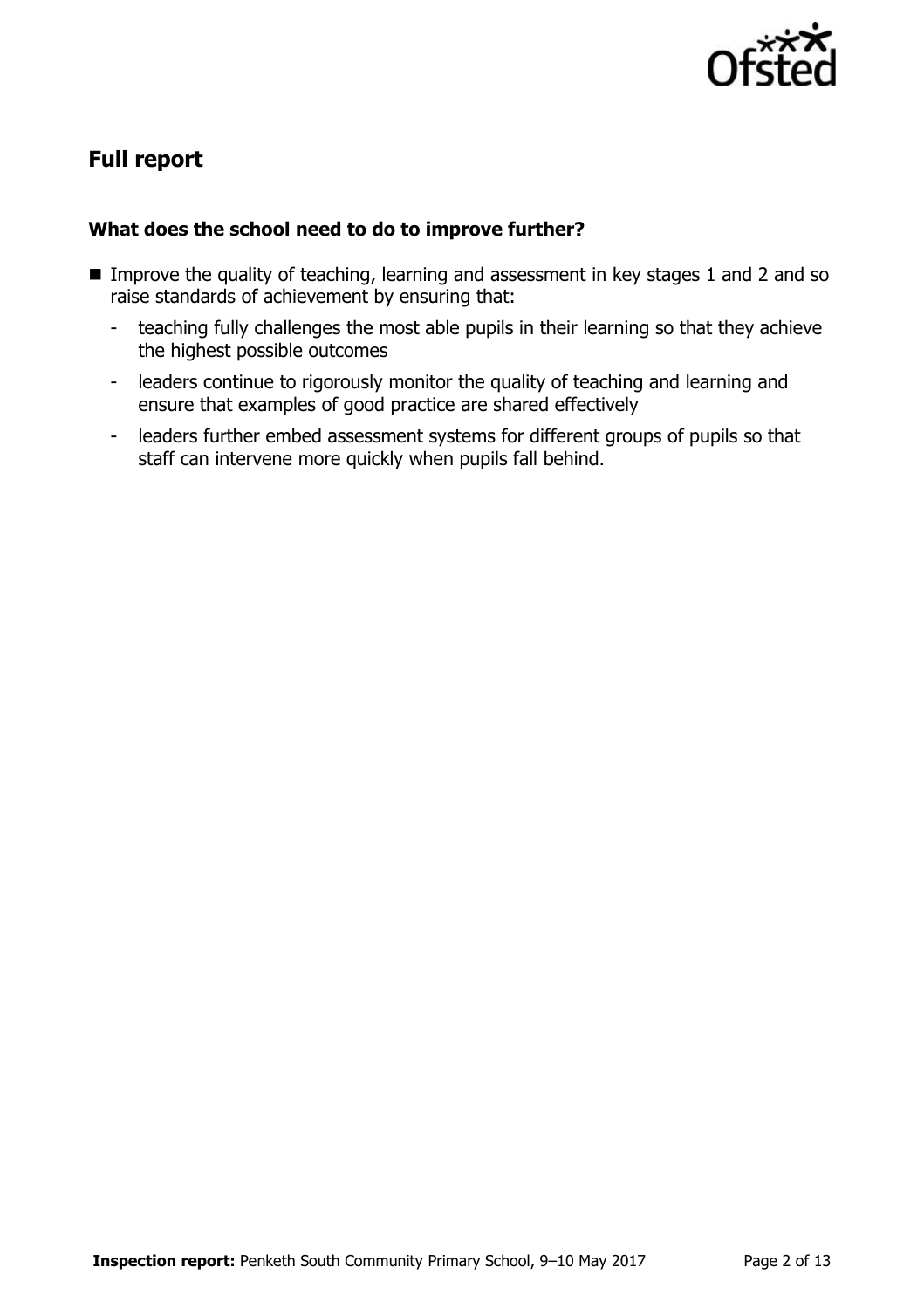

## **Inspection judgements**

#### **Effectiveness of leadership and management Good**

- **Pupils, parents, teachers, senior leaders and governors talk with great enthusiasm** about how this school has improved since the last inspection. The headteacher provides strong, sharply focused leadership. She is supported well by senior leaders, a strong staff team and an invigorated governing body.
- Leaders and governors have maintained a secure focus on improving the school's performance despite significant staffing changes. Because of the firm management by the headteacher, the quality of teaching has improved and almost all pupils now make good progress across the school. Where progress has in the past been less strong, as suggested by the 2016 assessment results for reading, leaders have acted decisively and their actions have brought about clear improvements.
- Leaders have clear aspirations for the school and these are understood clearly by all staff. Staff have high expectations of their pupils and of themselves and they feel nurtured and supported by the leadership team. This contributes to the friendly and highly caring ethos across the school.
- Leaders and governors work together to ensure that they have a clear understanding of their school and the main issues that they need to address to continue to improve the school further. They have developed appropriate plans to support improvement, which they review systematically. The review of plans ensures that leaders and governors know how their work is impacting on learning.
- Senior leaders and subiect leaders carry out regular monitoring of the quality of teaching and the standard of work in books. These processes have greatly impacted on standards across the school. Monitoring has helped teachers to improve the quality of teaching and to know how well pupils are progressing.
- Senior leaders have introduced more effective systems to track pupils' progress across the school. Teachers discuss their pupils' progress at termly review meetings, and additional checks are provided by literacy and numeracy leaders. As a result, teachers are beginning to respond swiftly to address underachievement and plan interventions to support pupils in making better progress. The tracking system changes are not yet fully embedded across all curriculum subjects to specific target groups of pupils, for example the most able and the most able disadvantaged. Because of this, interventions are not as well targeted and this group of pupils does not make as much progress as it could.
- Middle leaders are now increasingly strong. They have a clear overview of their areas of responsibility, which enables them to take actions to improve the quality of teaching and learning. For example, subject leaders now use planning and assessment information more effectively to help them to provide support for teachers. However, they do not consistently use this information to monitor how well pupils are progressing in different subject areas.
- Leaders have ensured that teachers' performance management has been highly focused on securing improvements. Outcomes are scrutinised and probed closely by the senior leaders and governors, a process which has had a positive effect on pupils'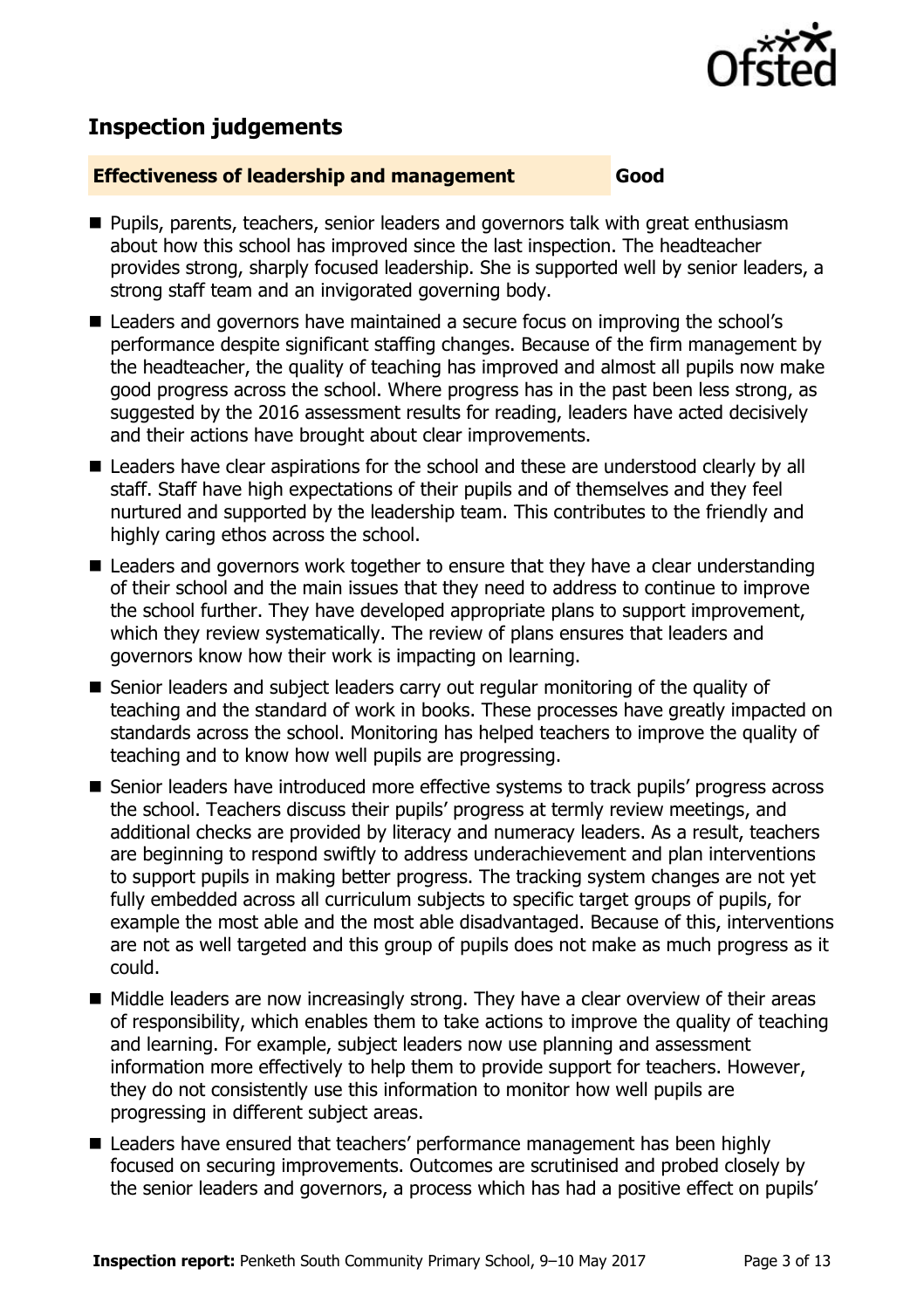

progress. Leaders have acted to improve teaching, identifying when this a strength and supporting staff where there are weaknesses. Teachers report that feedback from senior leaders, especially through performance management, improves teaching and their practice.

- Good use is made of the pupil premium funding to provide targeted support for disadvantaged pupils so they make good progress and have equal access to activities that broaden their experiences. Leaders have a clear rationale and actions to support pupils. Actions are monitored through pupil progress reviews. The most able disadvantaged pupils are targeted through pupil progress meetings, but the impact of pupil premium funding on this group of pupils is unclear. Governors have a clear overview of the school's support for disadvantaged pupils but they are not yet using this information to fully hold leaders to account.
- The primary sports funding is used well to offer additional clubs and activities both during and after school. It has also been used to provide additional specialist training for all staff to develop their teaching skills, knowledge and understanding. As a result, more pupils now take part in a range of different sports, which has had a positive impact on their performance and well-being.
- Leaders carefully review additional funding to support pupils who have special educational needs and/or disabilities. They clearly identify pupil needs and organise professional development for staff to ensure that pupils are supported well. A new robust assessment system has been introduced but it is still too early to fully see the impact of this on pupil progress.
- The curriculum is broad and balanced and is a strength of the school. Teachers plan carefully to ensure that appropriate knowledge and skills are delivered for all subjects. The focus on mathematics and English is supported by work in science, art, music, geography, history and physical education. Leaders aim to ensure that the curriculum is highly practical and engaging. For example, inspectors observed a mixed history and art lesson that developed children's skills in observation while they were learning the historical vocabulary for a new topic on castles. Parents and pupils also commented on the wide range of learning opportunities across the curriculum. One parent said that their child was 'making excellent progress within the curriculum as well as developing as a small person'. Pupils spoke excitedly about their love of learning outdoors in the 'Forest School', commenting that they find it 'highly engaging' and see it as a 'real strength' of the school.
- A wide range of additional clubs and activities enhance pupils' personal and social development. These range from keep fit classes to more traditional activities, such as football. Most of the pupils spoken to by inspectors had taken part in some form of extra-curricular activity, which had helped them build their self-confidence and widen their experiences.

### **Governance of the school**

Governors are enthusiastic and passionate about the school. They visit the school frequently. Governors have a clear understanding of the school's strengths and weaknesses, so they know the issues to be tackled.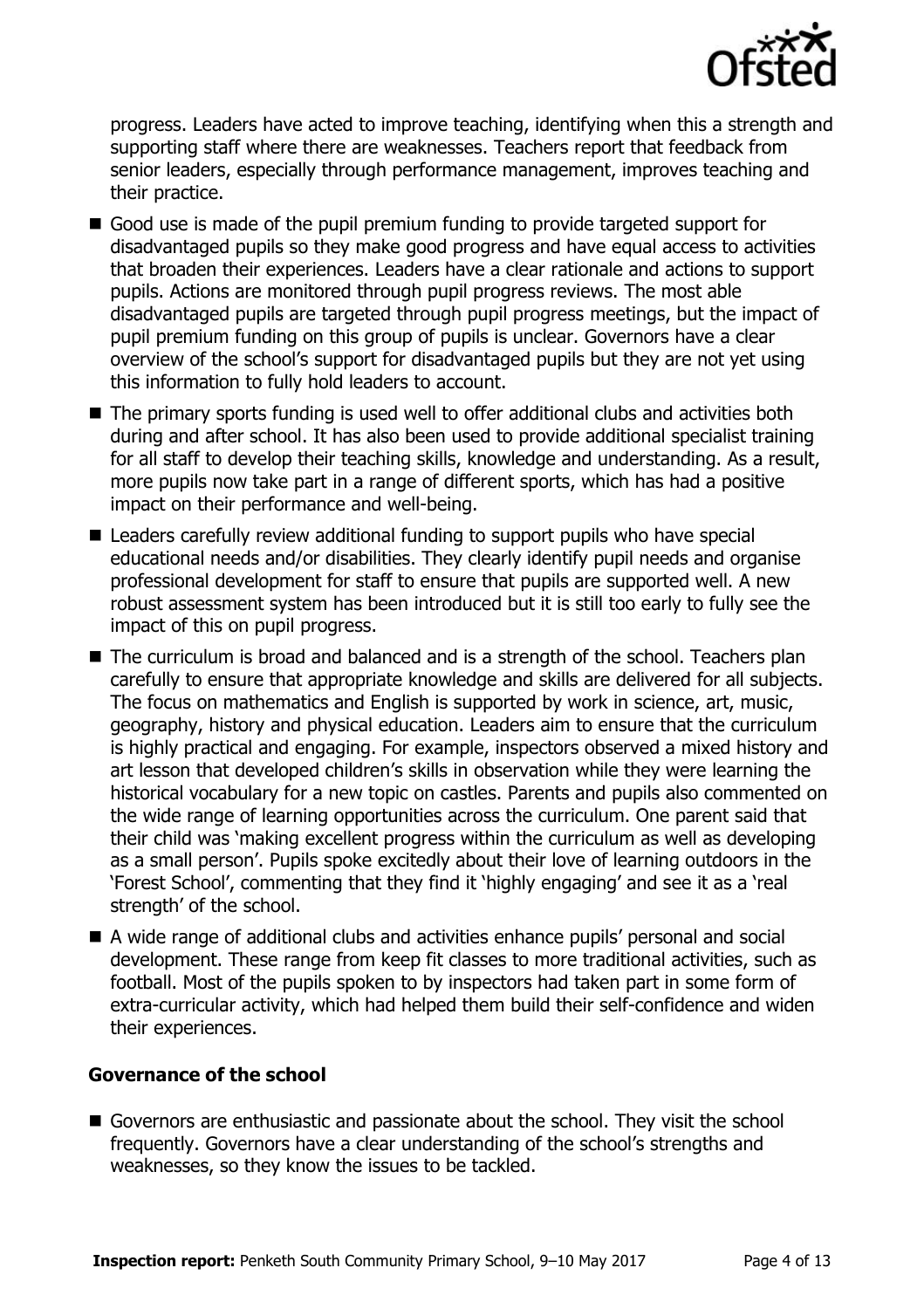

- Since the previous inspection, governors have undertaken a review of how the governing body works and implemented an action plan to address areas for improvement. The governing body was reorganised and new governors were recruited, based on the skills they could offer. Governors undertake various training programmes to support them to execute their duties effectively and draw on a wide range of services to help them to develop further. They attend training, for example in safeguarding, and this enables them to keep abreast of guidance and what the school is aiming to achieve. Consequently, governors now have the skills needed to hold leaders to account effectively.
- Governors work alongside other leaders to gain first-hand knowledge of how the school runs on a day-to-day basis. They receive high-quality information from school leaders, which they use to inform their work. They are not afraid to ask challenging questions or take decisive actions when they have concerns.

## **Safeguarding**

- $\blacksquare$  The arrangements for safeguarding are effective.
- Safeguarding procedures and policies are in place. Leaders ensure that training is up to date for staff and for members of the governing body. Staff have a good awareness of safeguarding issues and procedures to follow should they be concerned about a pupil's welfare. The three designated safeguarding leaders undertake regular training and are diligent in ensuring that vulnerable pupils receive the support that they need from outside agencies. Leaders have ensured that appropriate checks are made on the suitability of adults working at the school.
- Staff know pupils well. They work closely with other agencies to support pupils' welfare and have developed a highly supportive team approach within the school. The creation of the 'Safe and Sound' group promotes pupil well-being and has helped to develop an open and transparent culture of safeguarding across the school. Consequently, pupils and families can confidently access local services for early help, ensuring that they receive appropriate support.
- Almost all parents who responded to Ofsted's online questionnaire or in writing feel that their children are safe and praised the quality of care provided by the school. Parents described the effective way the school has supported their children, and one praised staff for their letting their child 'flourish under their care'.

## **Quality of teaching, learning and assessment Good**

■ Leaders and staff have created a happy, purposeful environment, which helps pupils to become independent and confident learners. Staff have built positive relationships with pupils that enable pupils to develop self-esteem and resilience. As a result, attitudes to learning are strong across the school.

■ Pupils are encouraged to discuss their learning and work collaboratively in a wide range of lessons. Where teaching is having the most positive impact, teachers display good subject knowledge, and this enables teachers to question, probe and develop pupils' knowledge and understanding. Teachers set consistently high expectations of what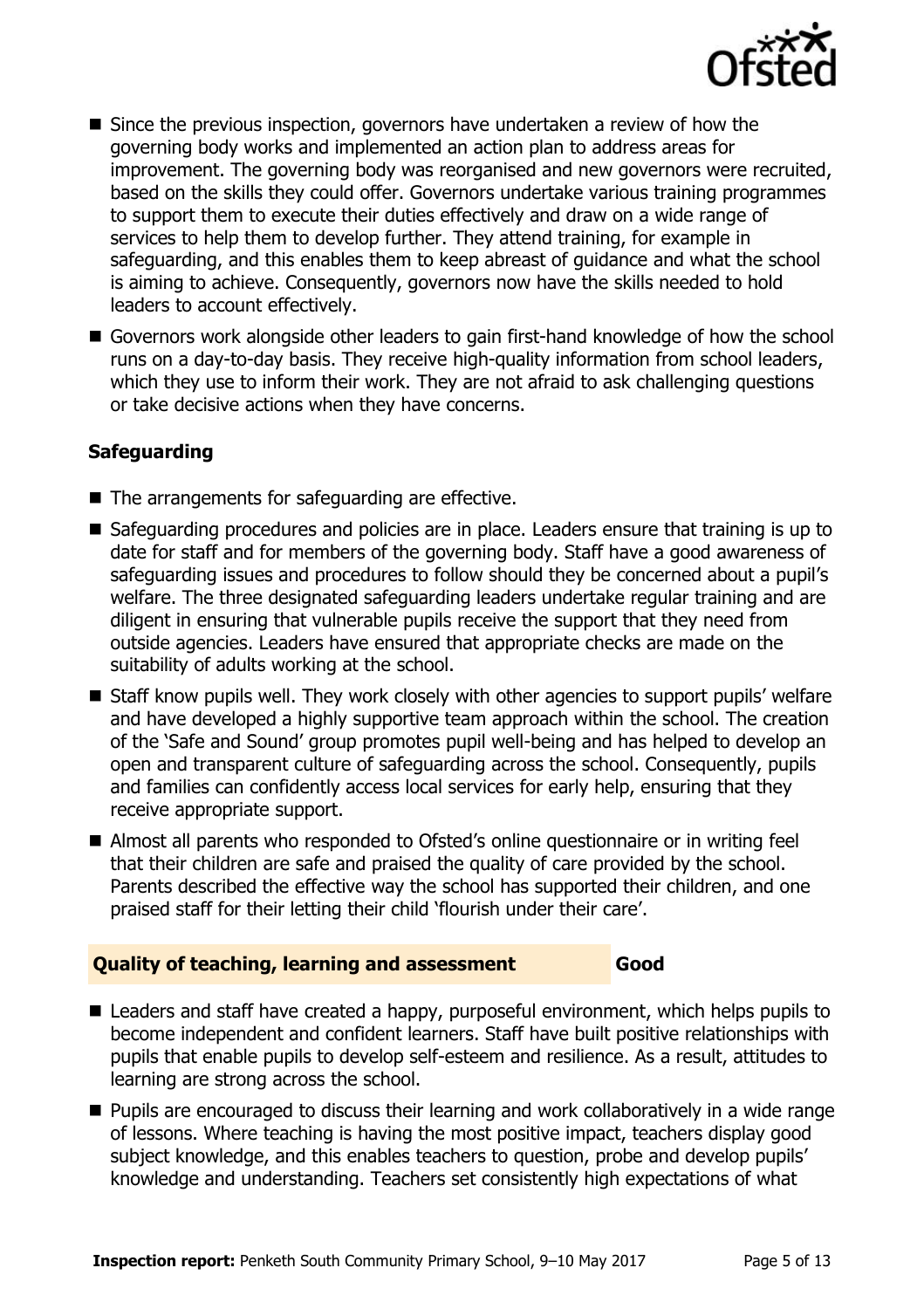

each pupil can achieve, including most-able and disadvantaged pupils. Consequently, almost all pupils make good progress and challenge themselves.

- Teachers use a range of resources to support learning, including the effective use of technology to enhance their explanations. Teachers are ably assisted by effective support staff who ensure that pupils are supported but also develop independence in their learning.
- Leaders and teachers have developed an appropriate assessment system to help quide their work. This underpins learning across the school and helps to ensure that most pupils have work set at challenging and appropriate levels. Leaders routinely use information to target pupils and provide support where it is needed. However, at times the most able pupils are given work that does not challenge them sufficiently.
- $\blacksquare$  Pupils told inspectors that they feel that they make good progress in mathematics. These views are reflected in the inspection findings, as mathematics is now a strength in the school. In most year groups, teachers promote skills in mathematics systematically, providing pupils with opportunities to develop their mental and written skills. Pupils' work is well matched to their needs and develops reasoning, thinking and problem solving skills well.
- Pupils write well because teachers are now skilled at demonstrating and explaining different styles of writing. Pupils write at length and for a wide variety of purposes. Teachers encourage pupils to use ambitious vocabulary to make their writing interesting and provide pupils with opportunities to draft and edit their work. Pupils commented that they find this process useful in improving their own writing as they now understand their own strengths as writers and how they can develop further.
- Pupils enjoy reading. They read regularly at home and with staff in school. Reading for enjoyment is well promoted throughout the school. Leaders rightly identified that reading is not yet as strong as writing. Leaders know that younger pupils have a good grasp of phonic skills, but that wider comprehension is weaker. Inspectors could see evidence of the impact of leaders' strategies to improve pupils' comprehension. For example, pupils in Year 1 were being stretched through probing questioning that deepened their understanding of the texts that they were reading. Another group in Year 4 was selecting and retrieving relevant facts and using them to create newspaper reports.
- Teaching has improved significantly since the last inspection so that it is now typically good. Teachers and leaders spoke of the positive learning culture that is now evident across the school. Teachers are encouraged to undertake a wide variety of training, and there are increasing opportunities to share good practice. Leaders are aware of the need to provide further development for teachers who are new to their roles, such as in lower key stage 2, in order to continue to improve the quality of teaching in the school.

### **Personal development, behaviour and welfare Good**

### **Personal development and welfare**

■ The school's work to promote pupils' personal development and welfare is good.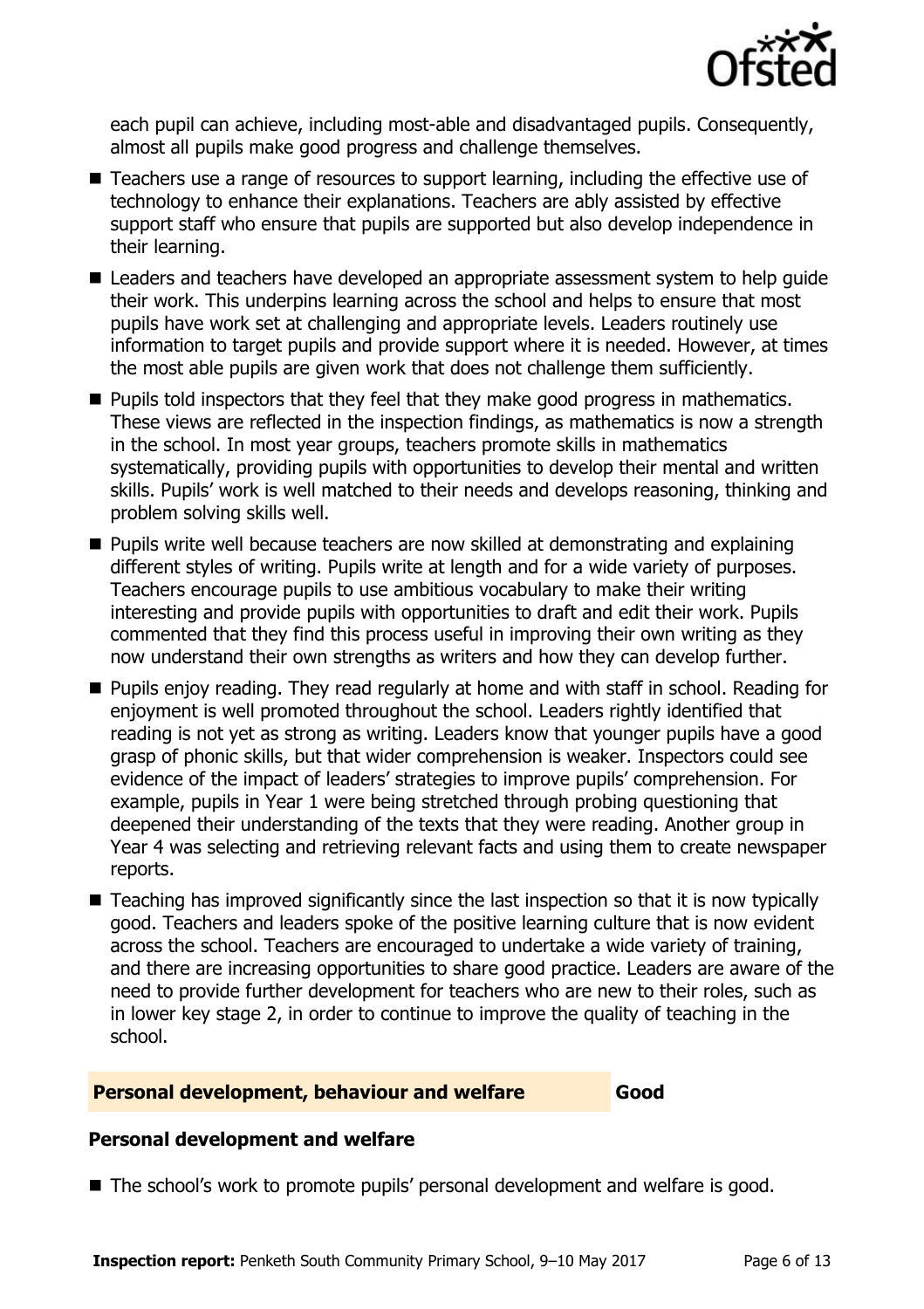

- **Pupils talked happily and confidently about their school. They enjoy taking part in the** wide range of activities offered, including 'Forest School', art and physical education.
- **Pupils are taught how to be safe, and said that they feel safe. Pupils spoke about the** work of the e-safety officers, a small group of pupils who have had training in online safety. They have led assemblies, sharing their work and raising awareness of how to stay safe across the school. Health and safety are promoted throughout the curriculum. Inspectors observed Nursery children learning about dental health and children in Reception playing in role as police officers, directing and helping others to stay safe.
- **Pupils said that incidents of bullying almost never happen, but if issues do arise they** are confident that they will be dealt with promptly by staff. Pupils are happy to talk to staff about their concerns. Pupils show a good understanding of the different types of bullying and spoke confidently about how they are aware that everyone is different: 'We all like to do different things.'
- Staff are very aware of the social and emotional needs of pupils and they endeavour to provide high-quality care. There are a few pupils who have difficulty managing their feelings and emotions, and struggle in lessons and on the playground. To address this, the school provides calming activities, for example in the nurture groups. Safeguarding is also supported through the school's 'Safe and Sound' group. Consequently, pupils learn effective strategies to help them to regulate their feelings and emotions.
- The curriculum promotes spiritual, moral, social and cultural education extremely well. Pupils' understanding of different cultures and faiths beyond their immediate experience is very well developed. For example, pupils spoke with confidence of a debate that they had after listening to news stories about recent terrorist acts.
- **Pupils attend school regularly, attendance for all pupils is above the national average** and persistent absence is low. Pupils are very clear about the importance of their education. Pupils are keen to learn and most pupils show great levels of concentration.

## **Behaviour**

- The behaviour of pupils is good.
- The strong relationships that are nurtured in school ensure that most pupils conduct themselves well in lessons and around school. There were some minor incidents of low-level disruption observed by inspectors, but these were quickly and effectively dealt with by staff members. Pupils experiencing behavioural difficulties are managed well, with effective support.
- **Pupils demonstrate great respect for the adults in school and for each other. Playtimes** are friendly occasions, when pupils play happily together. Pupils in Year 1 talked at length about their friendship groups and the games they enjoy. Pupils told inspectors that playtimes are normally friendly. When arguments do happen, pupils know which adults to approach to help them resolve their differences.
- The large majority of parents who responded to the survey, or who spoke to inspectors, agreed or strongly agreed that children are well looked after and behave well in school.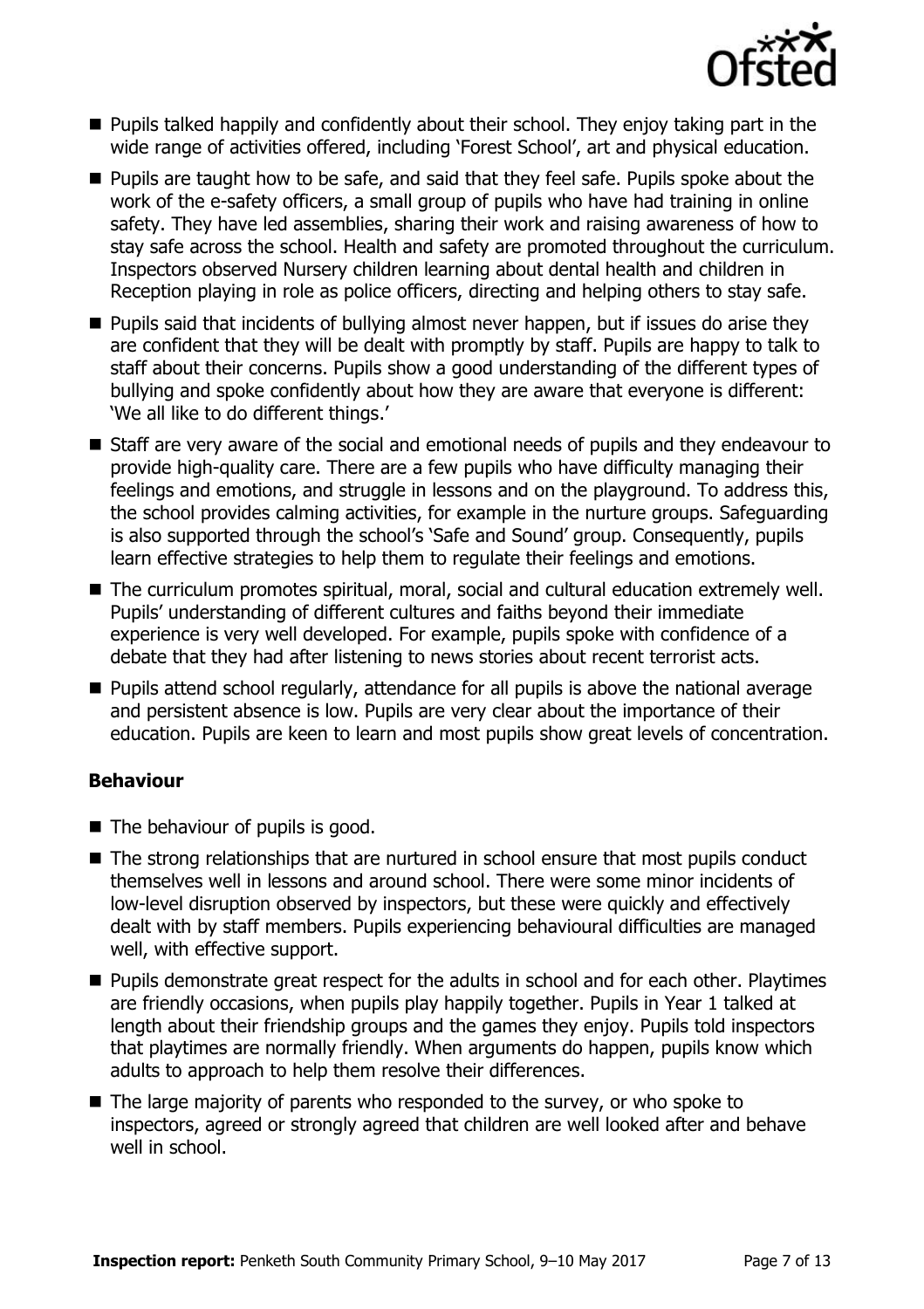

#### **Outcomes for pupils Good**

- In 2016, most pupils at key stage 2, including disadvantaged pupils, made good progress in writing and mathematics. Progress was slower in reading. At key stage 1, the proportion of pupils achieving expected standards was broadly in line with the national averages in writing and mathematics but was, again, less strong in reading. Leaders have acted decisively to address the possible underperformance in reading. In both key stages, the school's own assessment information shows positive improvements in reading outcomes in most year groups.
- Although overall performance in reading is not as good as in writing and mathematics, the proportion of pupils passing the national phonics screening check in Year 1 has steadily increased to be above the national average for the last two years. Inspectors found that decoding and word recognition were strengths in pupils' reading, when listening to pupils read across the school, and these improvements are now having a positive impact on pupils' reading skills and enjoyment.
- $\blacksquare$  During their time in key stage 1, most current pupils are making good progress. Teachers build carefully on the knowledge, understanding and skills that children gain in the early years. The school's assessment information shows that a good proportion of pupils are working at the expected levels in reading, writing and mathematics and an increasing number of pupils are working at the higher standards. This was particularly noticeable in Year 1, where many pupils are working at a greater depth, building on their strong progress from the early years foundation stage.
- **Pupils continue to make progress in key stage 2, and this is particularly strong in Years** 5 and 6. As a result of a legacy of weaker teaching from previous years, pupils in lower key stage 2 are still catching up. Leaders have identified this and have acted with staff changes and professional development for new staff. Progress in these year groups had slowed, but recent assessments show improvements in all subjects. Information from the school and book scrutiny support this. As a result, pupils are now attaining well in reading, writing and mathematics by the time they reach Year 6, although the proportion of pupils working at the higher standards in reading, writing and maths is still variable.
- Through careful tracking, targeted teaching and careful planning of next steps, the school ensures that disadvantaged pupils and those who have special educational needs and/or disabilities make good progress over time and achieve well.
- Leaders track the progress and attainment of pupils in reading, writing and mathematics for most groups of pupils carefully. However, although pupils' learning in other subjects, such as science, history and geography, is tracked to monitor attainment, it is not yet used to maximise the progress that pupils make in these subjects.
- Outcomes for the most able pupils and the most able disadvantaged pupils are strengthening. However, inspectors' scrutiny of school information and of pupils' books showed that work set for these pupils varies in the level of challenge. Pupils are not given enough opportunities to apply their learning and work at greater depth, which limits progress.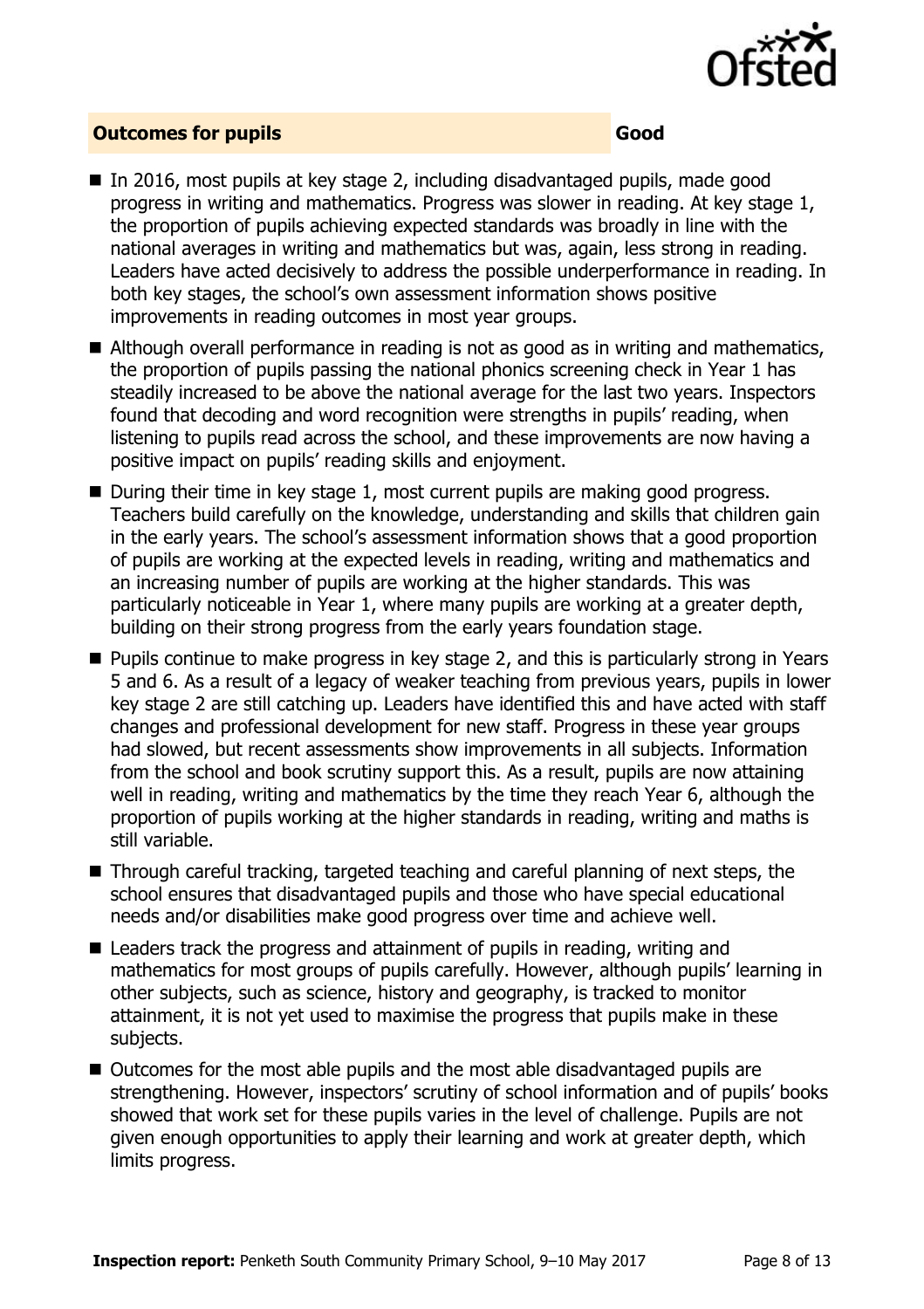

### **Early years provision CONSTANDING TO A RESEARCH THE CONSTANDING TO A RESEARCH THE CONSTANDING TO A RESEARCH THE CONSTANDING TO A RESEARCH THE CONSTANDING TO A RESEARCH THE CONSTANTING OF THE CONSTANTING OF THE CONSTANTI**

- Leadership in the early vears is outstanding. Leaders are highly skilled and motivated. They have developed a strong provision that is specifically targeted to meet the needs of all the children and celebrate all children as individuals. Leaders are committed to high expectations and have communicated a clear vision to staff and parents about what good learning should look like.
- Children enter with starting points that are typical for their age. Children make rapid progress through the early years, and a larger proportion of children achieve a good level of development than the national average. As a result, children are very well prepared socially, emotionally and academically for the next stage of their education in Year 1.
- Staff make accurate, robust assessments and use these to plan careful next steps for children's learning. Staff know their children extremely well and have forged strong relationships with all children. Leaders and staff make incisive evaluations of what is working well and what is not. Where specific goals and targets are not being achieved, extra activities are quickly planned and provided to address this. Consequently, children make rapid and sustained progress from their starting points.
- Children work well together and are engrossed in their learning. They are highly engaged and inquisitive learners. This is because of the good emphasis that adults place on developing children's personal, social and behavioural skills.
- The school admits children from the age of two. Leaders have created a stimulating learning environment that is suitably resourced for these children. Routines have been established very quickly and high expectations have been set. Consequently, children develop high levels of independence and confidence. For example, children were captivated by others performing songs on a stage in the outdoor area. Children actively took on the roles of selling tickets to others who sat and listened for a sustained period, supporting and applauding performers. The children attending this provision are on target to be very well prepared for their Nursery and Reception years.
- The foundations for successful learning are firmly established throughout Nursery and Reception. There is a calm environment where children are taught to play together, such as through careful modelling and demonstration by well-skilled adults. Staff talk constantly as a model for children to follow and copy, not only supporting play but promoting confidence through praise. As a result, children develop good language skills and are confident in using a wide range of vocabulary.
- Children receive tremendous support from well-trained adults who have benefited from high-quality professional development activities. Leaders have shared skills and coached staff to ensure that they support children well. The curriculum is stimulating and children are constantly busy. For example, the children were busy selling real fruit and vegetables in the outside shop and naming and learning their letter sounds in the construction area. One group was having great fun using water pistols, playing 'tricky word splat' – a game designed to test their reading of words that could not be decoded using phonics. One girl took the lead as the teacher, modelling how to play the game and encouraging others to use their word recognition skills accurately.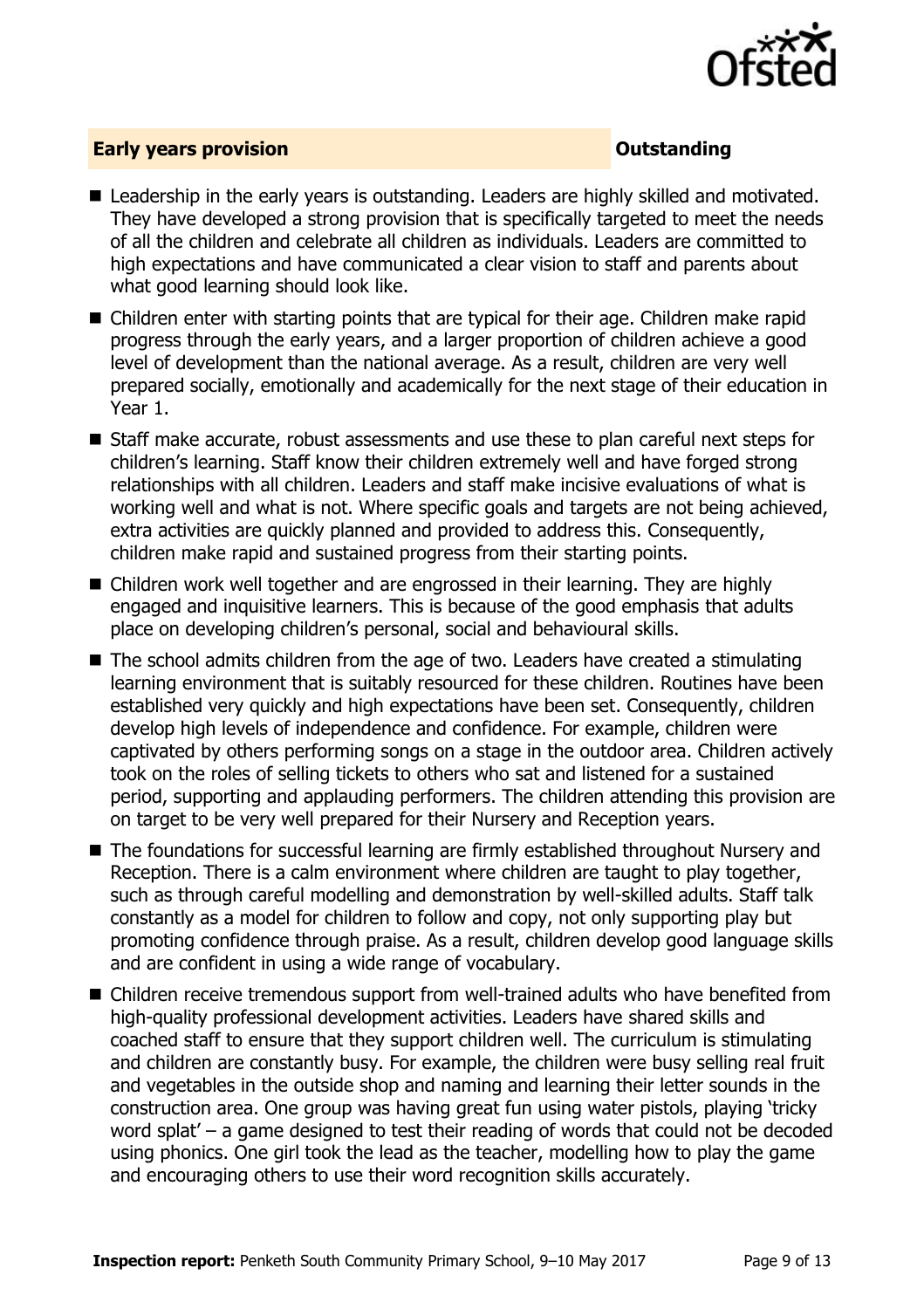

- Funding is targeted to ensure that the specific needs of disadvantaged pupils and those who have special educational needs and/or disabilities are well met. As a result, these pupils make good progress in their early school life. For example, children have made good progress with their speech and language difficulties because of staff expertise, high expectations and a relentless drive that focuses on small-step progress.
- Leaders ensure that there are excellent links with parents and other early years providers, such as alternative feeder nurseries or childminders, from before children start school or Nursery and throughout their time in the setting. Leaders have ensured that transition is highly effective and are proud that they build on every individual child's needs so that all children have a positive start to life in the school.
- Children's safety, well-being and welfare are given a high priority. Throughout the early years, the correct staffing ratios and qualifications are maintained, all welfare requirements are fully met and safeguarding practices are secure.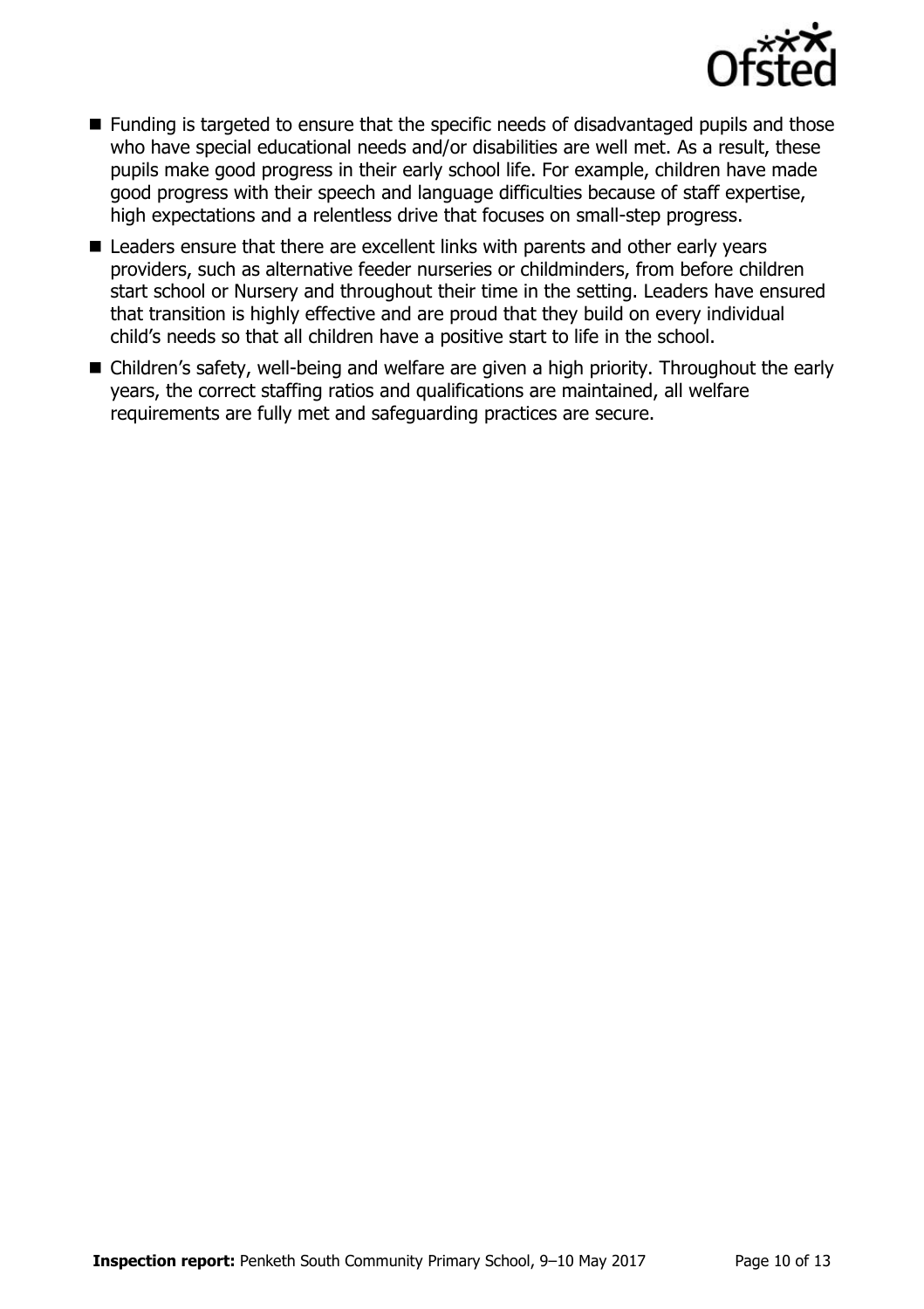

# **School details**

| Unique reference number | 111198     |
|-------------------------|------------|
| Local authority         | Warrington |
| Inspection number       | 10032183   |

This inspection of the school was carried out under section 5 of the Education Act 2005.

| Type of school                      | Primary                                     |
|-------------------------------------|---------------------------------------------|
| School category                     | Community                                   |
| Age range of pupils                 | 2 to 11                                     |
| Gender of pupils                    | Mixed                                       |
| Number of pupils on the school roll | 237                                         |
| Appropriate authority               | The governing body                          |
| Chair                               | Maureen Mellor                              |
| <b>Headteacher</b>                  | Angela Grace                                |
| Telephone number                    | 01925 726558                                |
| Website                             | www.penketh-south.warrington.sch.uk         |
| <b>Email address</b>                | penkethsouth_primary_head@warrington.gov.uk |
| Date of previous inspection         | 11-12 March 2015                            |

## **Information about this school**

- The school meets requirements on the publication of specified information on its website.
- This is a slightly smaller than average-sized primary school.
- Most pupils are from White British backgrounds.
- The proportion of pupils known to be eligible for free school meals is lower than the national average.
- The proportion of pupils who have special educational needs and/or disabilities is broadly the same as the national average.
- The proportion of pupils who have a statement of special educational needs or an education, health and care plan is higher than the national average.
- The school works within a cluster of other local schools to provide training opportunities to staff.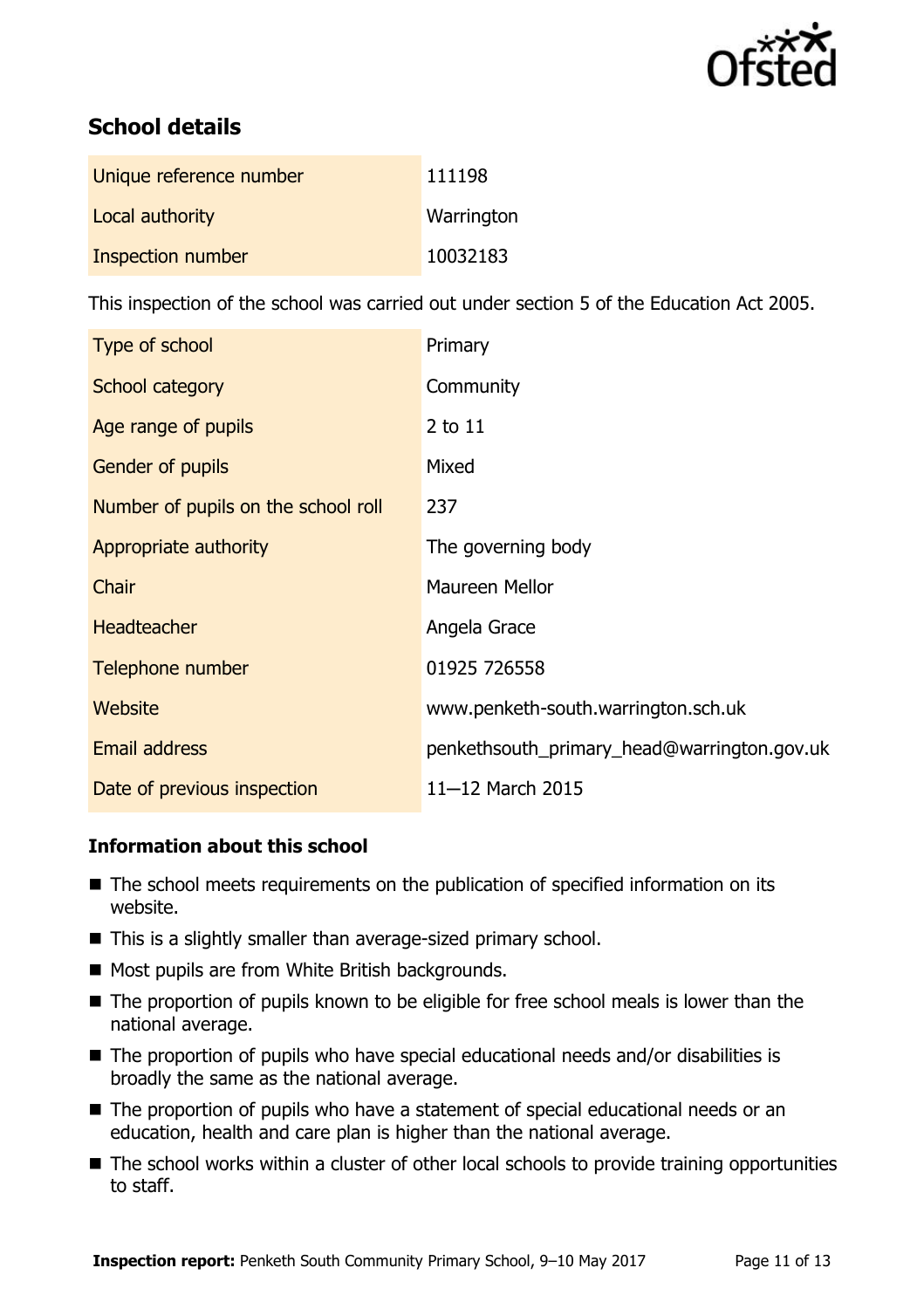

# **Information about this inspection**

- Inspectors observed a wide range of lessons, covering all classes in the school. The headteacher accompanied the lead inspector on observations and learning walks as part of the inspection.
- Meetings were held with the headteacher, deputy headteacher and other senior leaders.
- The lead inspector spoke to members of the local governing body, including the chair.
- The lead inspector met a representative from the local authority.
- One inspector talked to a group of pupils on the second day of the inspection, and the inspection team talked to pupils in lessons and at break about their learning.
- Inspectors talked to parents as they dropped their children off at school. Pupils' behaviour was observed during lessons, lunchtimes and playtimes.
- **Inspectors listened to groups of pupils reading and talked to them about their reading.** Inspectors examined the quality of work in a wide range of books. They discussed pupils' work and their learning with them in lessons.
- Inspectors looked at the school's work and considered documents, including the school's self-evaluation, the school improvement plan, curriculum plans and information relating to pupil achievement and safeguarding.
- Inspectors considered 46 responses to Ofsted's online Parent View survey and 45 free text responses.

### **Inspection team**

James Blackwell, lead inspector **Department Constructs** Ofsted Inspector

**Julie Kynaston Her Majesty's Inspector**